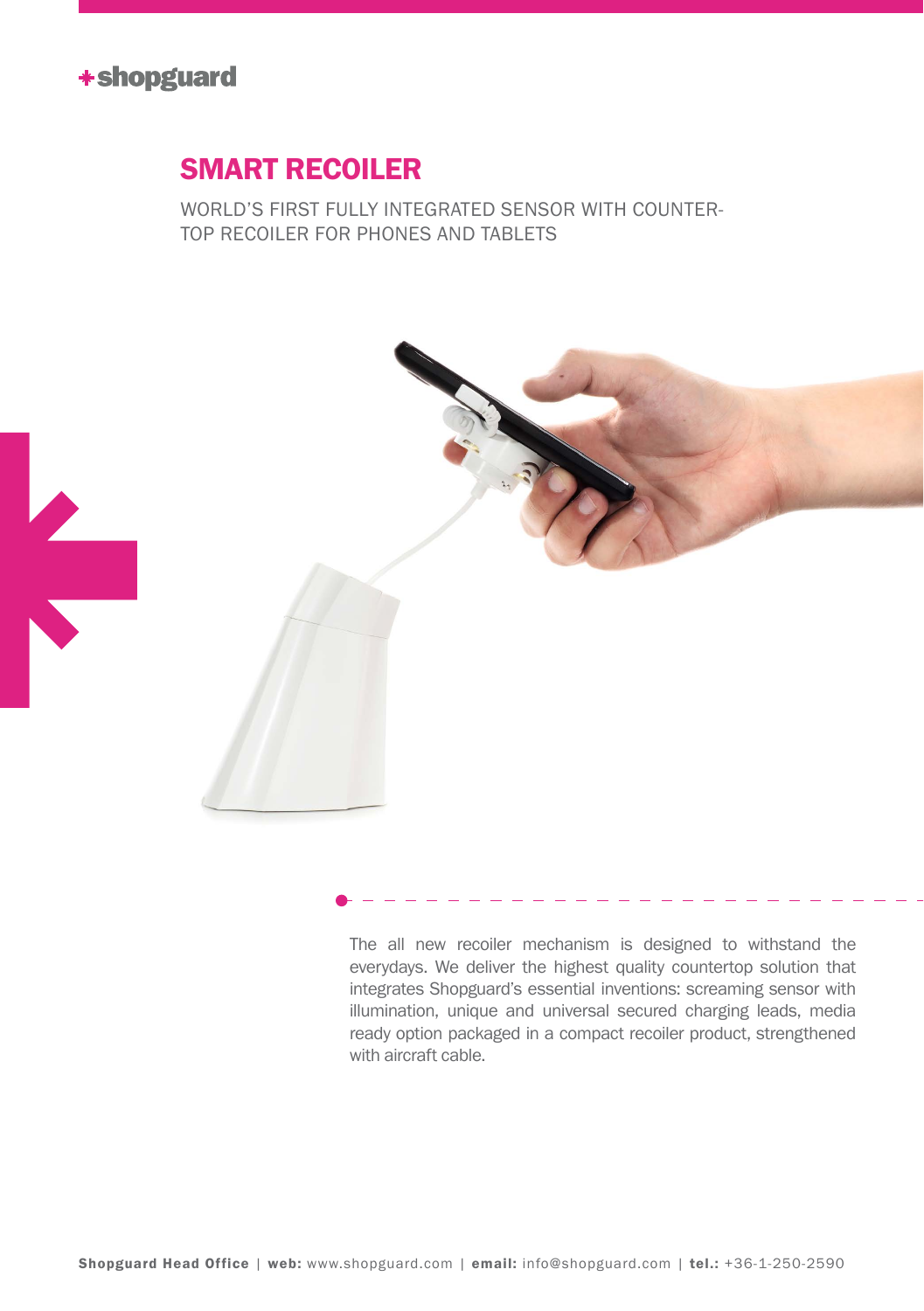



## *sensor Features:*

- **Adaptive power amplifier** integrated in sensor head: 5.2V/2A charging capability
- + Integrated iReader for alarm handling
- **+ LED illuminated sensor and cradle**
- **Tamper switch for enhanced security**
- **Secured cable socket** with interchangeable unique charging heads:

Micro USB, USB C, Lightning

- 95dB Sound Level (screaming sensor)
- Optional CLAW mount for extra mechanical security



## *Main cradle features:*

- Fully integrated stand-alone countertop solution
- **\* Best in class recoiler mechanism:**

Long lifespan, easy maintenance

- Cut-resistant high-security steel mesh cable (Often Referred to as Aircraft Wire)
- **\*** Security lock-down using Shopguard's unique key
- \* Reversible neck allows for angled or flat positioning: Simply click and twist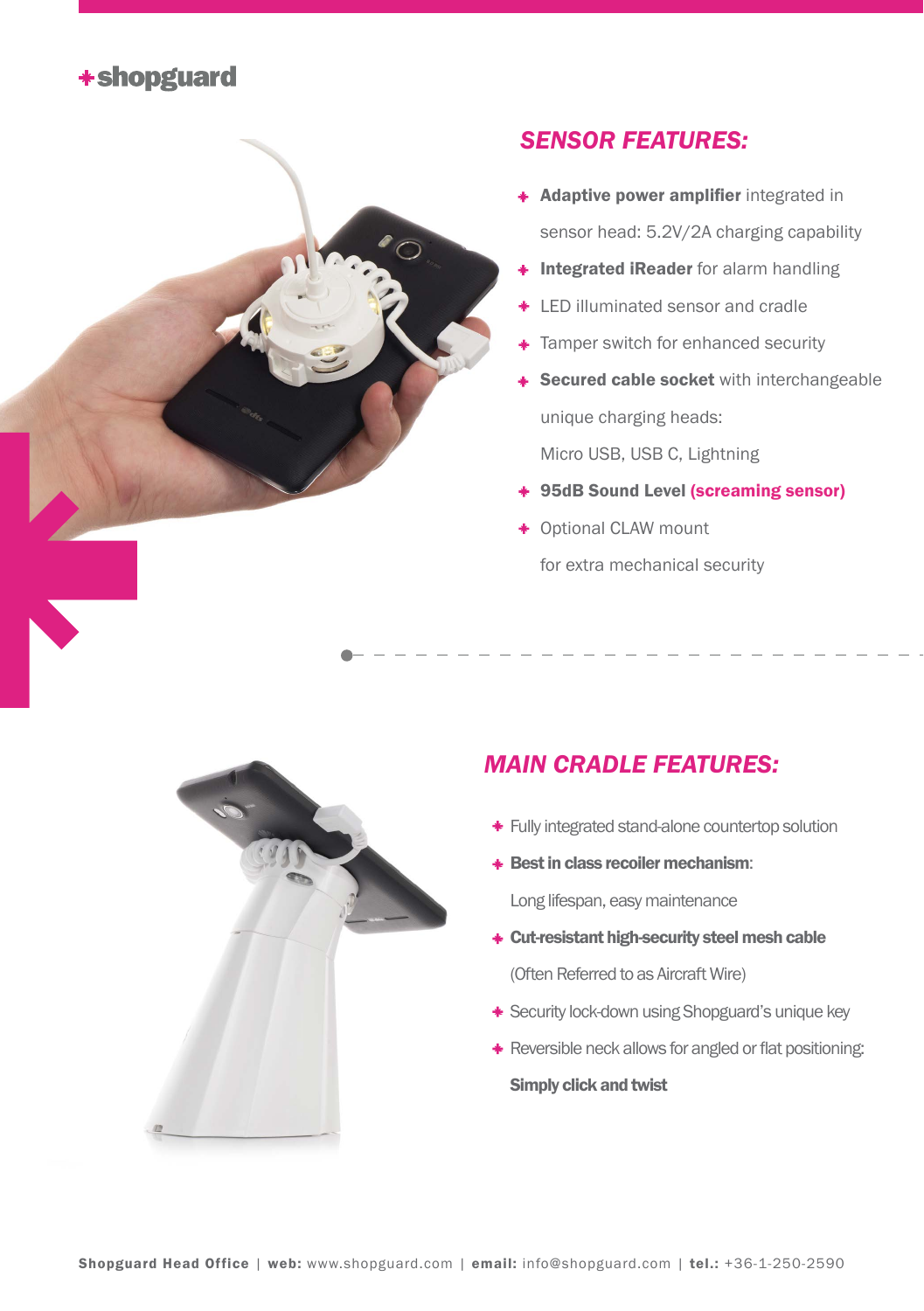